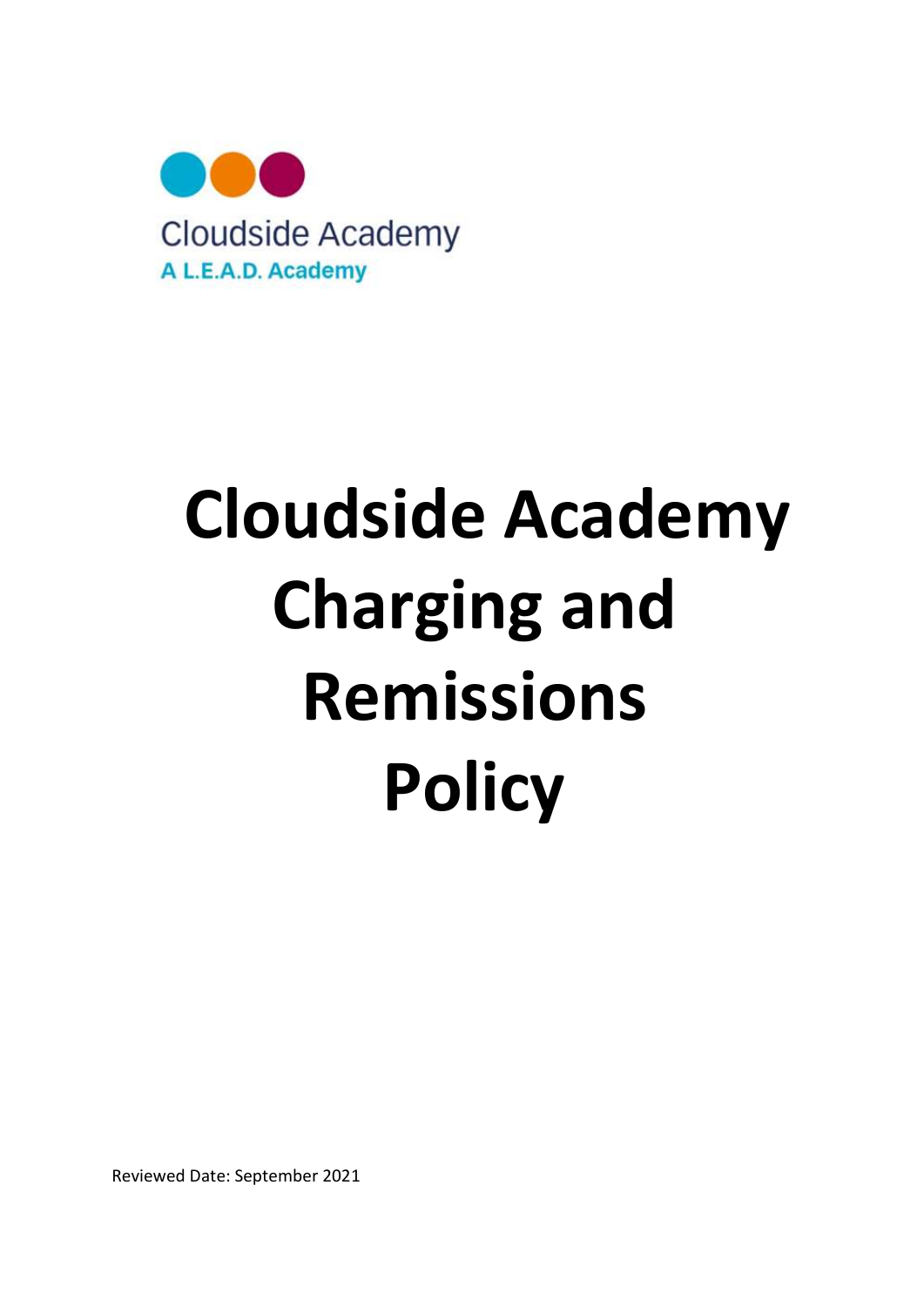# Policy Statement

#### Introduction

This statement sets out the legal framework, the definitions and our policy expectations.

The L.E.A.D. Academy Trust requires this policy to be implemented by all its member academies.

The purpose of this policy is to set out clearly when schools may or may not make a charge, and that they must inform parents/carers on low incomes and in receipt of certain benefits of the support available to them when being asked for contributions towards the cost of school visits.

The L.E.A.D. Academy Trust defines the policy expectation, but the responsibility for implementation of the policy rests with the Headteacher of each academy.

#### Legal Framework

Academies are required through their funding agreements to comply with the law on charging for school activities.

The Policy encompasses the latest advice from the DfE as set out in the guidance Charging for school activities Departmental advice for governing bodies, school leaders, school staff and local authorities, May 2018.

Sections 449 and 462 of the Education Act 1996 prohibits schools from charging for education and the supply of materials, books, instruments or other equipment (including tablets) during school hours. However, there is no prohibition of asking parents/carers to make financial contributions. There is a specific exception in the legislation which enables schools to charge for materials where the parent/carer wishes the pupil to own the materials.

Paragraph 1.9(n) of the 'Schools Admission Code 2012' rules out requests from admission authorities for financial contributions as any part of the admissions process.

Charges for Music Tuition (England) Regulations 2007 sets out the circumstances in which a charge can be made.

## Charging and Remissions Policy

No charge is made for:

- an admission application paragraph 1.9 (n) of the 'School Admissions Code 2012' rules out requests for financial contributions as any part of the admissions process;
- education provided during school hours (including the supply of any materials, books, instruments or other equipment);
- education provided outside school hours if it is part of the national curriculum, or part of a syllabus for a prescribed public examination that the pupil is being prepared for at the school, or part of religious education;
- instrumental or vocal tuition, for pupils learning individually or in groups, unless the tuition is provided at the request of the pupil's parent;
- entry for a prescribed public examination, if the pupil has been prepared for it at the school; and
- **e** examination re-sit(s) if the pupil is being prepared for the re-sit(s) at the school.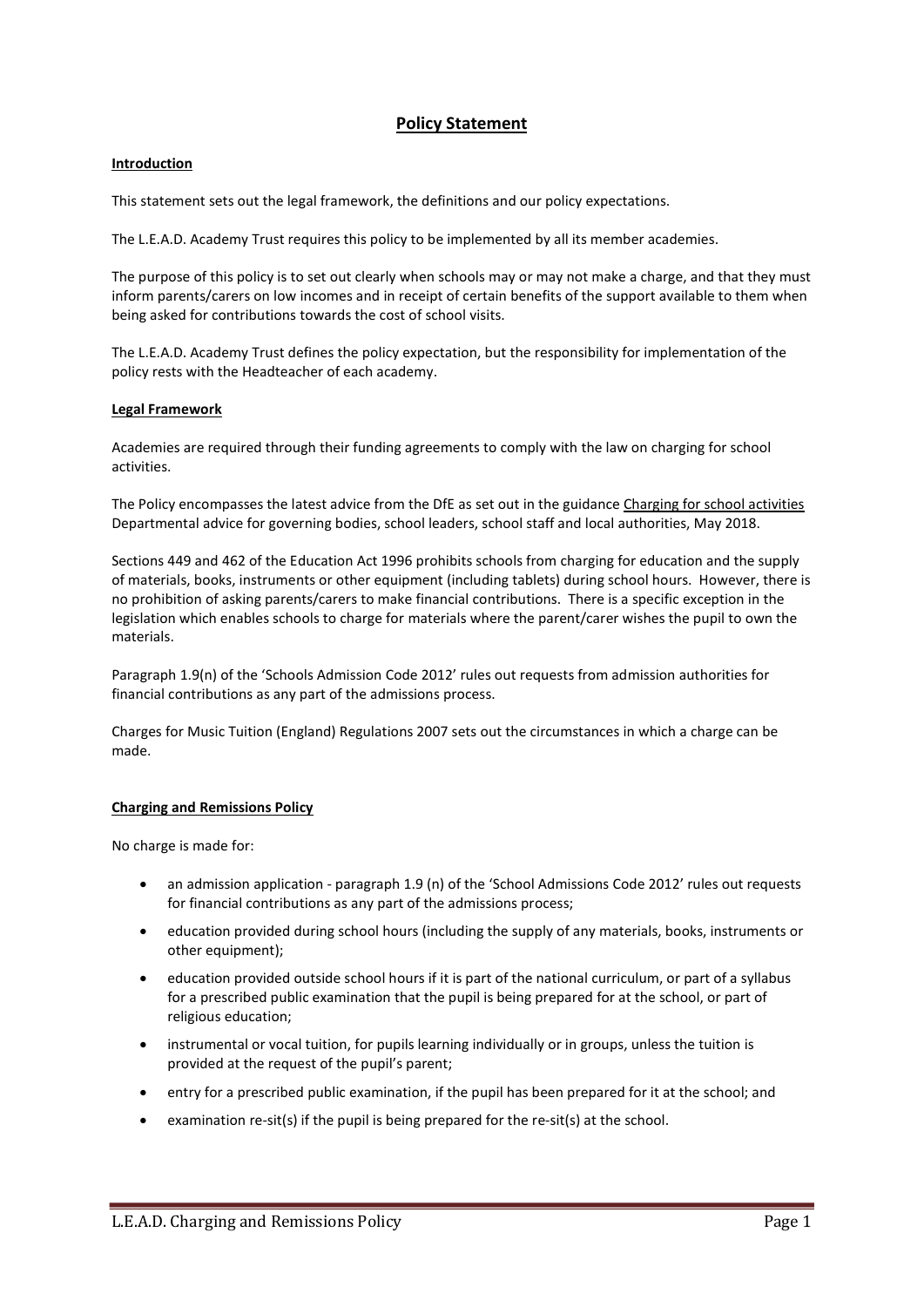In addition no charge is made for:

- transporting registered pupils to or from the school premises, where the local education authority has a statutory obligation to provide transport;
- transporting registered pupils to other premises where the governing body or local authority has arranged for pupils to be educated;
- transport that enables a pupil to meet an examination requirement when he has been prepared for that examination at the school;
- transport provided in connection with an educational visit;
- education provided on any educational visit that takes place during school hours;
- education provided on any educational visit that takes place outside school hours if it is part of the national curriculum, or part of a syllabus for a prescribed public examination that the pupil is being prepared for at the school, or part of religious education; and
- supply teachers to cover for those teachers who are absent from school accompanying pupils on a residential visit.

A charge can be made for:

- any materials, books, instruments or equipment where the child's parent/carer wishes him/her to own them;
- 'optional extras': transport (other than to and from school); board and lodging on a residential visit; extended day services e.g. breakfast club, after-school clubs, tea and supervised homework sessions. Parental agreement (to the child's participation and to paying the charges) is therefore a pre-requisite for the provision of an optional extra where charges will be made;
- music and vocal tuition in limited circumstances i.e. when the tuition is at the request of the pupil's parent/carer or is in addition to that offered as part of the school's core curriculum;
- **•** certain Early Years provision;
- community facilities; and
- costs of repairing damage to property etc caused by children or parents or replacing items stolen by children or parents.

In calculating the cost of optional extras an amount may be included in relation to:

- any materials, books, instruments, or equipment provided in connection with the optional extra;
- the cost of buildings and accommodation;
- non-teaching staff;
- teaching staff engaged under contracts for services purely to provide an optional extra, this includes supply teachers engaged specifically to provide the optional extra; and
- the cost, or an appropriate proportion of the costs, for teaching staff employed to provide tuition in playing a musical instrument, or vocal tuition, where the tuition is an optional extra.